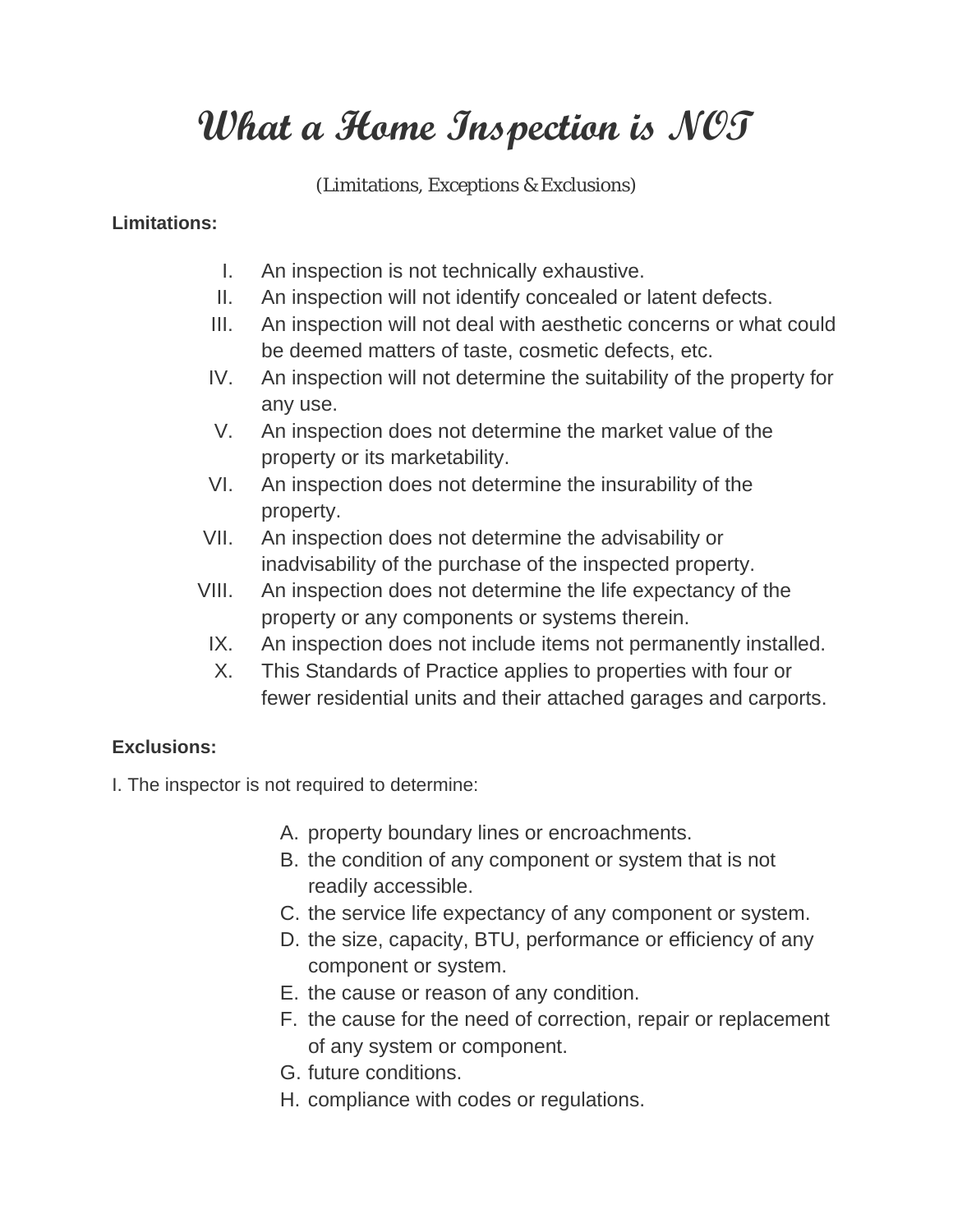- I. the presence of evidence of rodents, birds, bats, animals, insects, or other pests.
- J. the presence of mold, mildew or fungus.
- K. the presence of airborne hazards, including radon.
- L. the air quality.
- M. the existence of environmental hazards, including lead paint, asbestos or toxic drywall.
- N. the existence of electromagnetic fields.
- O. any hazardous waste conditions.
- P. any manufacturers' recalls or conformance with manufacturer installation, or any information included for consumer protection purposes.
- Q. acoustical properties.
- R. correction, replacement or repair cost estimates.
- S. estimates of the cost to operate any given system.
- II. The inspector is not required to operate:
	- A. any system that is shut down.
	- B. any system that does not function properly.
	- C. or evaluate low-voltage electrical systems, such as, but not limited to:
		- 1. phone lines;
		- 2. cable lines;
		- 3. satellite dishes;
		- 4. antennae;
		- 5. lights; or
		- 6. remote controls.
	- D. any system that does not turn on with the use of normal operating controls.
	- E. any shut-off valves or manual stop valves.
	- F. any electrical disconnect or over-current protection devices.
	- G. any alarm systems.
	- H. moisture meters, gas detectors or similar equipment.